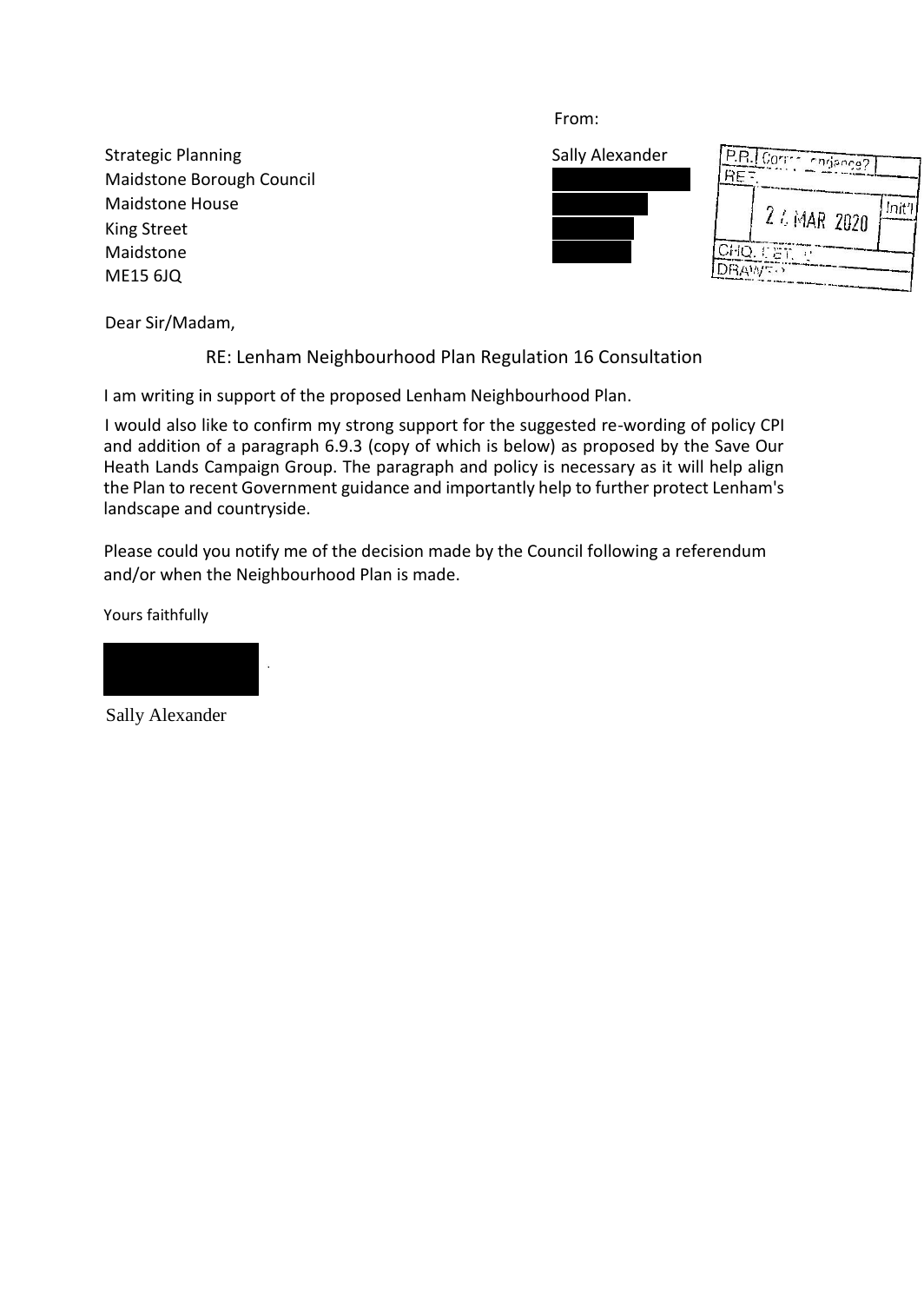# LENHAM NEIGHBOURHOOD PLAN REGULATION 16 CONSULTATION - FEBRUARY 2020 REPRESENTATION SUBMITTED ON BEHALF OF SAVE OUR HEATH LANDS CAMPAIGN GROUP

## Suggested new Paragraph 6.9.3

6.9.3 One of the particular distinctive characteristics of Lenham Parish is the existence of relatively isolated rural settlements such as Sandway, Platts Heath, Lenham Forstal, Lenham Heath, West Street and Woodside Green. There is a strong relationship between the built elements of Lenham Parish, the village, the hamlets and the other settlements and their wider landscape setting. At various points across the Parish, there are clear lines of sight of the AONB, open countryside and back again from open countryside towards the built form. This experience is enhanced in several elevated locations in the Parish. This locally distinctive context provides a sense of identity and particular character. The particular landscape sensitivity of the Parish is objectively assessed in the Maidstone Landscape Capacity Study: Sensitivity Assessment' (January 2015) produced by Jacobs for Maidstone Borough Council.

### Suggested replacement for Policy CPI: Countryside Protection

## Protection for the Countrvside and the Rural Settlements: Policy CPI

The Lenham Local Policies Map shows the settlement boundary for Lenham village which is extended to include the Strategic Housing Delivery Sites. Proposals for new development in the countryside beyond the extended settlement boundary will be assessed in terms of:

- 1) the potential visual impact of the development;
- 2) the landscape character effects on the site and its surroundings;
- 3) the potential impact on the biodiversity of the area;
- 4) the capacity of infrastructure and services available to serve the proposal; and
- 5) how the proposal relates to the setting of the isolated rural settlements.

Development proposals should seek to protect and enhance the environment of the Parish with particular emphasis on avoiding harmful impacts on the hamlets and other rural